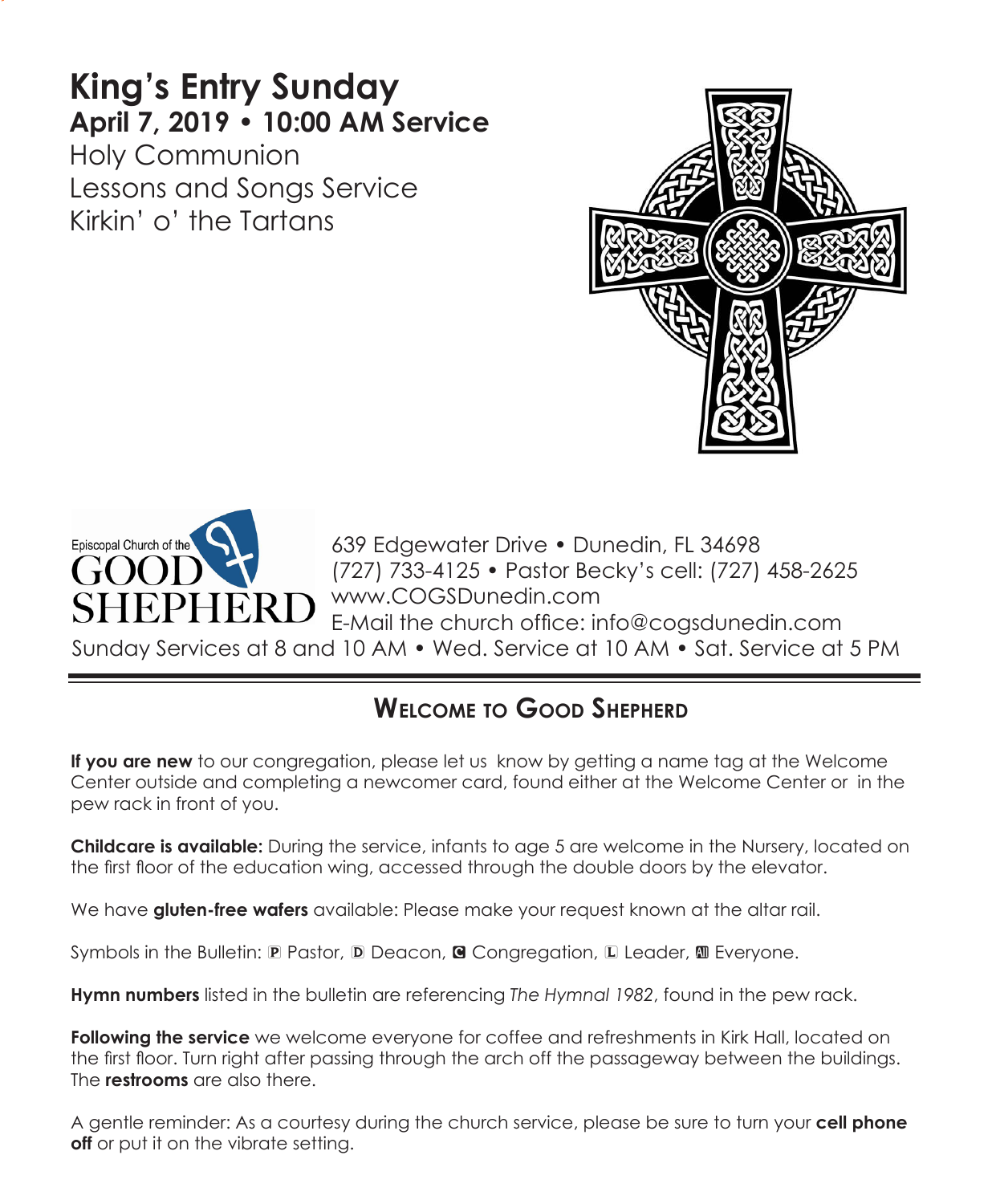# **Gathering for Worship**

**PRELUDE** PIPER: Emma Brandmaier

*[Please stand when the chimes sound.]*

**Gathering Hymn** *Lift Up Your Heads, Ye Mighty Gates* 436, vs. 1,2 *Lift up your heads, ye mighty gates; behold the King of glory waits! The King of kings is drawing near; the Savior of the world is here.*

*O blest the land, the city blest, where Christ the ruler is confessed! O happy hearts and happy homes to whom this King of triumph comes!*

**Welcome and Announcements**

*[Please be seated.]*

### **Mission Moment**

### **Acclamation**

*[Please stand.]*

- P Bless the Lord who forgives all our sins;
- C **His mercy endures for ever.**

## **Gathering Prayer**

- **P** We pray together for the renewal of our lives as the Holy Spirit works in, with, and among us this Lenten season.
- a **Blessed are you, God of growth and discovery; yours is the inspiration that has altered and changed our lives; yours is the power that has brought us to new dangers and opportunities. Set us, your new creation, to walk through this new world, watching and learning, loving and trusting, until your kingdom comes. Amen.**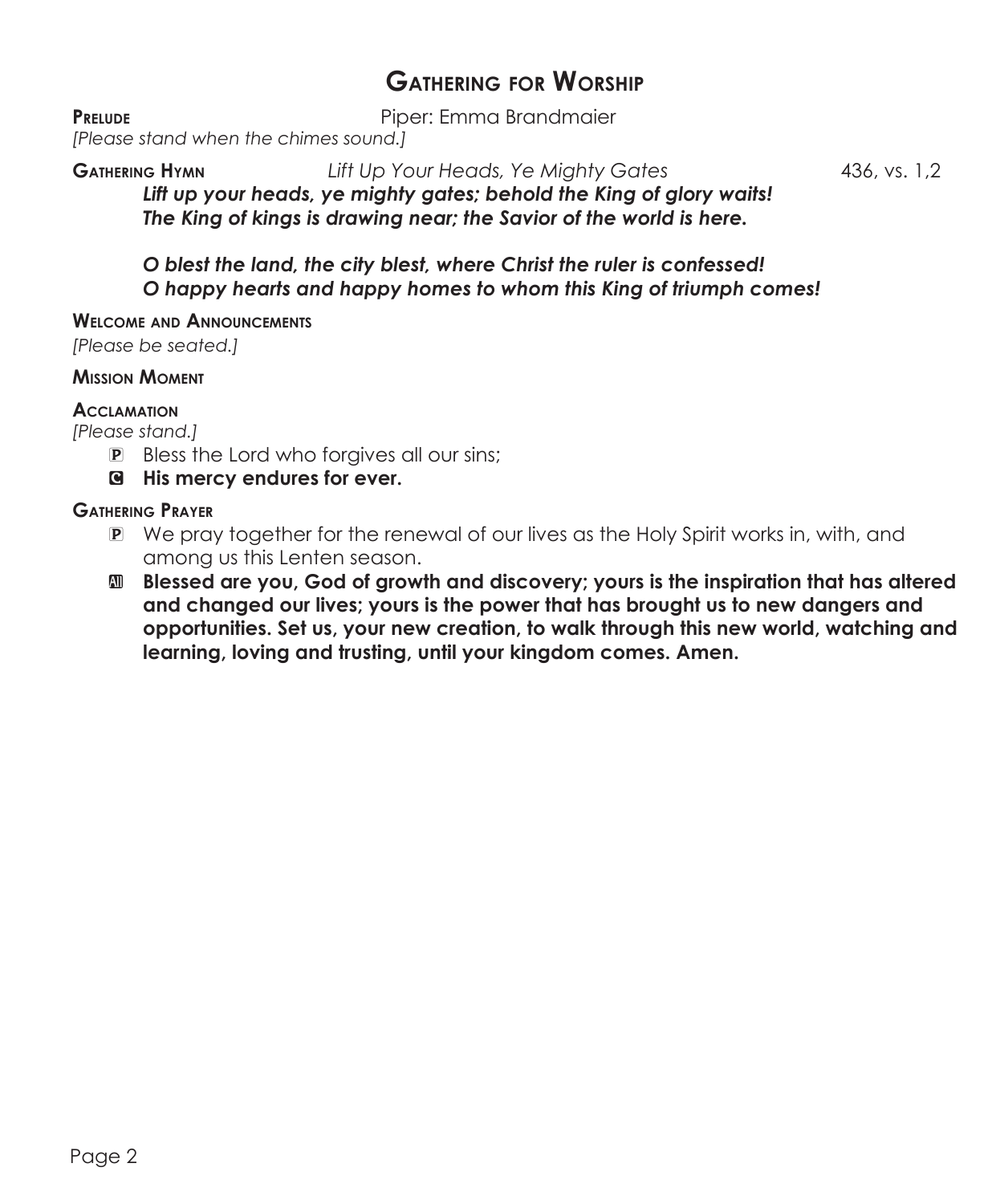

#### **Liturgy of the Palms**

- P Blessed is the King who comes in the name of the Lord:
- C **Peace in heaven and glory in the highest.**
- P Let us pray… Assist us mercifully with your help, O Lord God of our salvation, that we may enter with joy upon the contemplation of those mighty acts, whereby you have given us life and immortality; through Jesus Christ our Lord.

### C **Amen.**

- P The Lord be with you.
- **C And also with you.**
- P Let us give thanks to the Lord our God.
- C **It is right to give him thanks and praise.**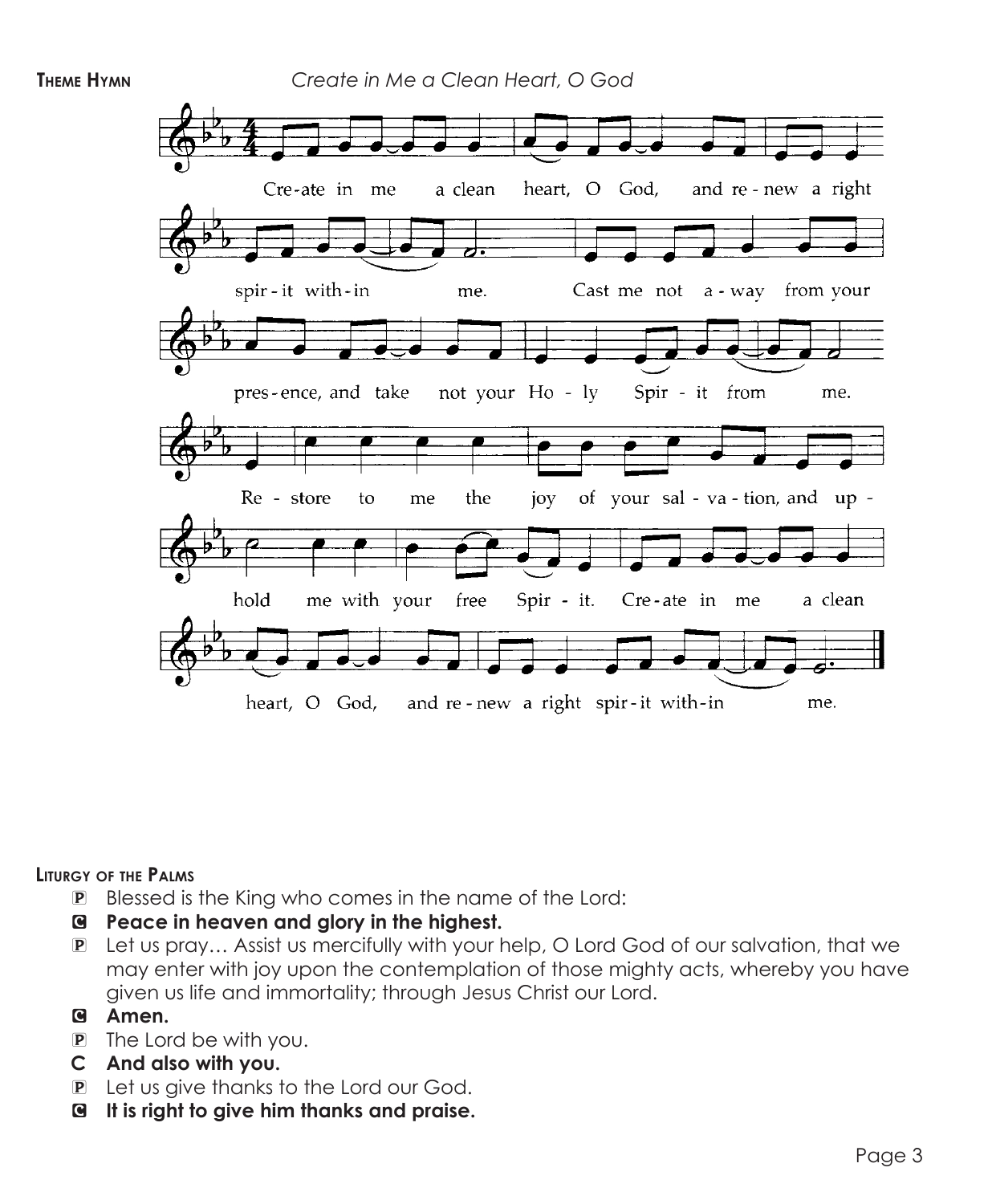- P Everlasting God, when your Son, Jesus Christ our Lord, entered the holy city in triumph and was proclaimed messiah and king by those who spread garments and branches along his way, even those closest to him could not yet see that his road ended on the hill of Calvary. Grant us grace to follow him in the way of the cross, so that, joined to his death and resurrection, we enter into life with you; through the same Jesus Christ, who lives and reigns with you and the Holy Spirit, one God, now and forever.
- C **Amen.**
- P Blessed is he who comes in the name of the Lord.
- C **Hosanna in the highest.**

# **Collect of the Day**

- P The Lord be with you.
- C **And also with you.**
- P Let us pray… Almighty and everlasting God, whose will it is to restore all things in your well-beloved Son, the King of kings and Lord of lords: Mercifully grant that the peoples of the earth, divided and enslaved by sin, may be freed and brought together under his most gracious rule; who lives and reigns with you and the Holy Spirit, one God, now and for ever.

C **Amen.**

## **Kirkin' o' the Tartans**

*[Remain standing as the piper processes to the front of the church.]*

- P Let us present ourselves in peace to the Lord.
- C **In the name of Christ, Amen.**
- P Present the Tartans! Will you each state the name of your clan.  *[When invited by the priest, please state the name of your clan, sept or family. After presenting the name, please be seated.]*
- P Eternal God, Our Father, bless the members, symbols and sacred colors of the clans present today, and grant that all who share this heritage of faith and sacrifice may do justly, love mercy, and walk humbly with you; through the grace of our Lord Jesus Christ.

# C **Amen.**

- P The Celtic conviction of the unity of all Creation bids us to use our proud heritage not as a means of division or superiority, but to bring blessing and hospitality to all humanity. Let us covenant together in the spirit of unity:
- C **We are all united in the clan and Kirk of Jesus Christ, for there is but one Lord, one faith, one baptism, one God and Father of us all. We present ourselves before Almighty God in gratitude for our heritage and covenant with God and with humanity to be people that seek to be a blessing to all lands, clans and times. Amen.**
- P May God, who has given you the will to make this covenant, give you the grace and means to keep it.

 *The piper plays while processing to the back of the nave.*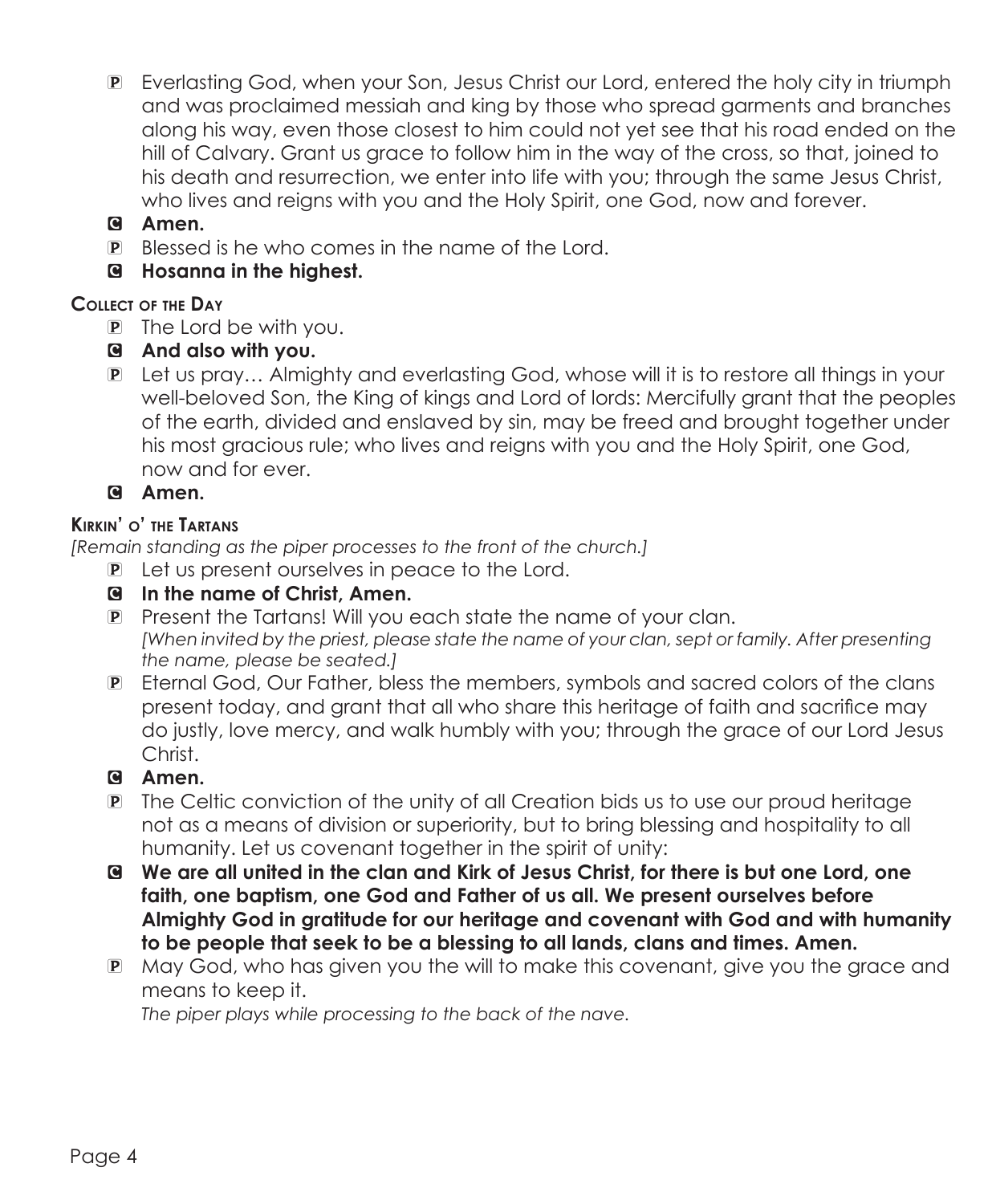# **WORD OF GOD**

**The Readings:** Micah 4:1–4,6–7 • 1 Maccabees 13:7–11, 51 • John 6:1–4, 14–15 • Isaiah 42:1–4 • Matthew 12:14–21 • Zechariah 9:9–12 • Luke 19:29–40 *[Please be seated.]*

### **INTRODUCTION**

The First Reading

L *The First Reading is taken from Micah, chapter 4…*

 But in the days to come, the mountain of the Lord's house will be the highest of the mountains; it will be lifted above the hills; peoples will stream to it. Many nations will go and say: "Come, let's go up to the mountain of the Lord, to the house of Jacob's God, so that he may teach us his ways and we may walk in God's paths!" Instruction will come from Zion and the Lord's word from Jerusalem. God will judge between the nations and settle disputes of mighty nations, which are far away. They will beat their swords into iron plows and their spears into pruning tools. Nation will not take up sword against nation; they will no longer learn how to make war. All will sit underneath their own grapevines, under their own fig trees. There will be no one to terrify them; for the mouth of the Lord of heavenly forces has spoken.

 On that day, says the Lord, I will gather the lame; I will assemble those who were driven away and those whom I have harmed. I will make the lame into survivors, those driven away into a mighty nation. The Lord will rule over them on Mount Zion from now on and forever.

- L The Word of the Lord
- C **Thanks be to God.**

**REFLECTION** Becky Robbins-Penniman

The Metrical Psalm 118:14–29 [Tune: *Rise Up, Ye Saints of God*] *[Please remain seated.]*

a *God is my strength and song, the Savior I have found; And from the tents of all the just there comes triumphant sound:*

*Fling wide the Temple gates that I may enter them; "This is the gateway of the Lord, the just may now come in."*

*Hosanna, Lord, all praise! Lord, send us now success; How blessed is the One who comes; It is God's name we bless.*

*God is the Holy One who shined upon our ways; Bring branches to the altar horns, process with hymns of praise.*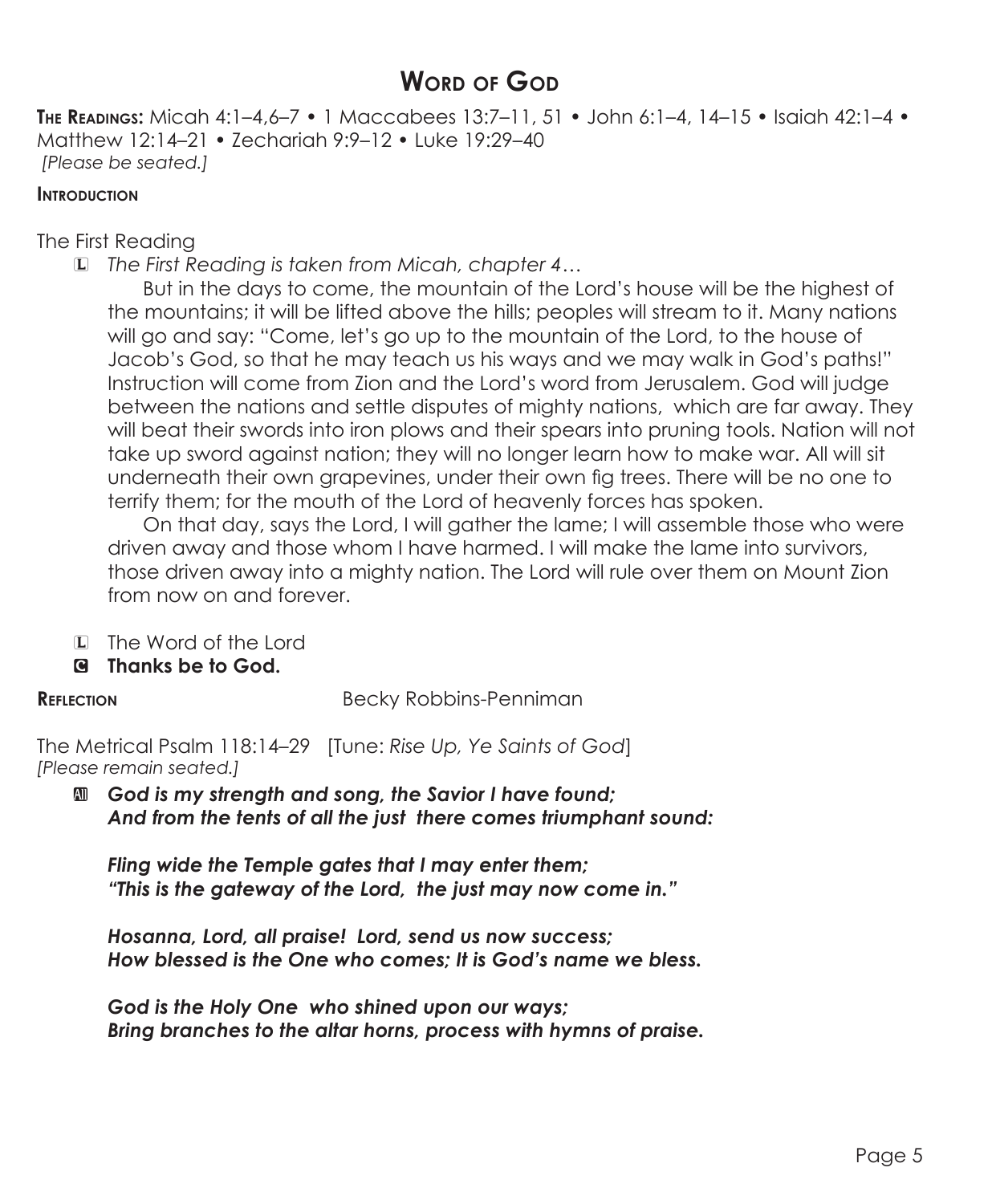# The Second Reading

L *The Second Reading is taken from 1 Maccabees, chapter 13…*

The spirit of the people was renewed when they heard these words. They answered loudly, "You are our leader in place of Judas and Jonathan your brothers. Fight our battles, and all that you tell us we will do." So he assembled the warriors and rushed to complete the walls of Jerusalem and secured it on every side. He sent Jonathan, Absalom's son, to Joppa with a sufficient army. He drove out its occupants and remained there.

 On the twenty-third day of the second month, in the year 171, the Jews entered it with praise and palm branches, with harps and cymbals and stringed instruments, and with hymns and songs. A great enemy had been crushed and removed from Israel.

- L The word of the Lord.
- C **Thanks be to God.**

**REFLECTION** Becky Robbins-Penniman

**Hymn** *Come, Thou Almighty King* 365, v. 1

# a *Come, thou almighty King, help us thy Name to sing, help us to praise. Father whose love unknown all things created own, build in our hearts thy throne, Ancient of Days.*

# The Third Reading

L *The Third Reading is taken from John, chapter 6…*

After this Jesus went across the Galilee Sea (that is, the Tiberias Sea). A large crowd followed him, because they had seen the miraculous signs he had done among the sick. Jesus went up a mountain and sat there with his disciples. It was nearly time for Passover, the Jewish festival.

When the people saw that he had done a miraculous sign, they said, "This is truly the prophet who is coming into the world." Jesus understood that they were about to come and force him to be their king, so he took refuge again, alone on a mountain.

L The Word of the Lord.

# C **Thanks be to God.**

| <b>REFLECTION</b> | Becky Robbins-Penniman |
|-------------------|------------------------|
|                   |                        |

**Hymn** *O God of Every Nation* 607, vs. 1

*O God of every nation, of every race and land, redeem the whole creation with your almighty hand; where hate and fear divide us and bitter threats are hurled, in love and mercy guide us and heal our strife-torn world.*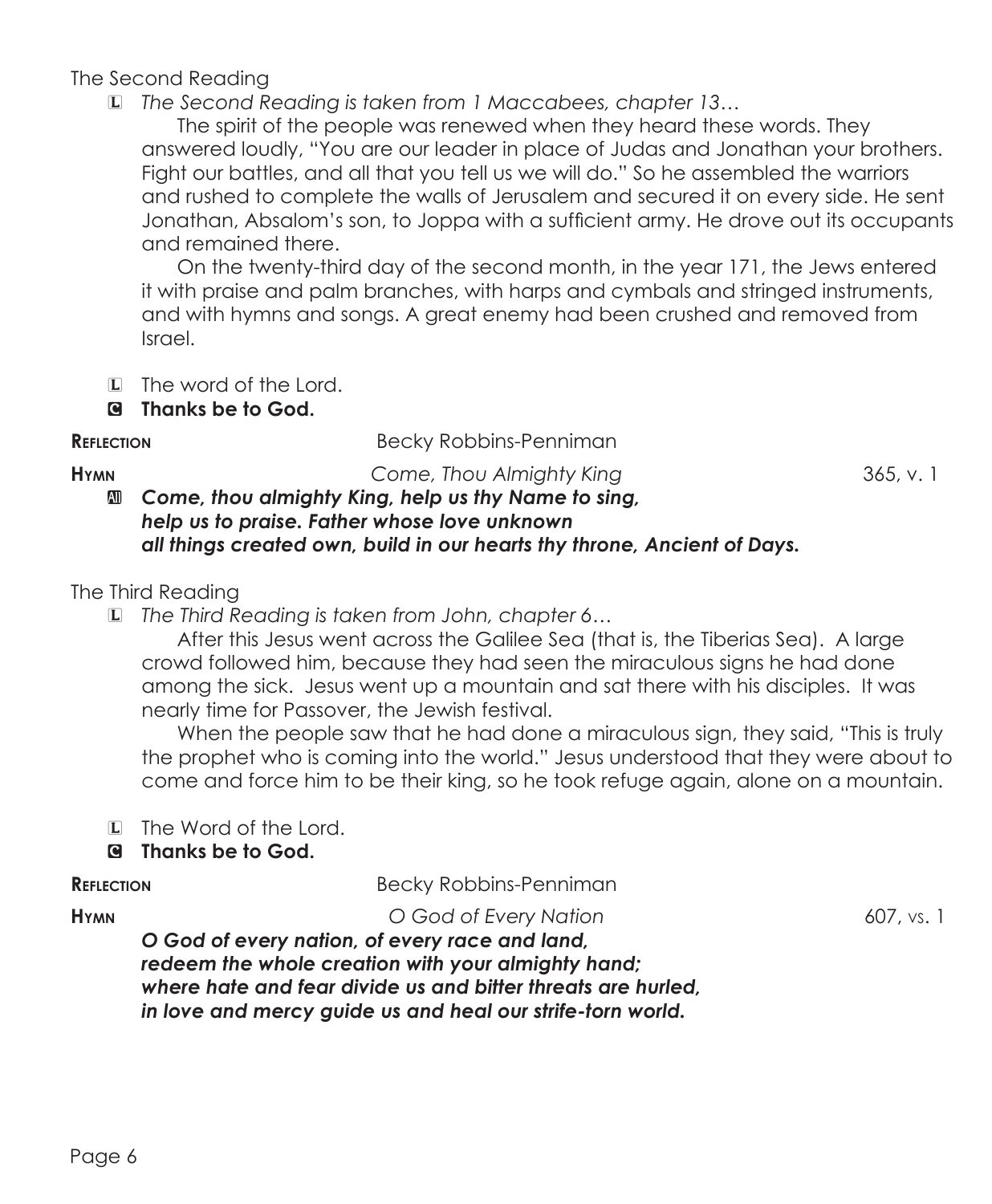# The Fourth Reading

L *The Fourth Reading is taken from Isaiah, chapter 42…*

 But here is my servant, the one I uphold; my chosen, who brings me delight. I've put my spirit upon him; he will bring justice to the nations. He won't cry out or shout aloud or make his voice heard in public. He won't break a bruised reed; he won't extinguish a faint wick, but he will surely bring justice. He won't be extinguished or broken until he has established justice in the land. The coastlands await his teaching.

- L The Word of the Lord.
- C **Thanks be to God.**
- 

# **REFLECTION** Becky Robbins-Penniman

**Hymn** *O God of Every Nation* 607, vs. 4

a *Keep bright in us the vision of days when war shall cease, when hatred and division give way to love and peace, till dawns the morning glorious when truth and justice reign and Christ shall rule victorious o'er all the world's domain.*

# The Fifth Reading

L *The Fifth Reading is taken from Matthew, chapter 12…*

The Pharisees went out and met in order to find a way to destroy Jesus. Jesus knew what they intended to do, so he went away from there. Large crowds followed him, and he healed them all. But he ordered them not to spread the word about him, so that what was spoken through Isaiah the prophet might be fulfilled:

Look, my Servant whom I chose, the one I love, in whom I find great *pleasure. I'll put my Spirit upon him, and he'll announce judgment to the Gentiles. He won't argue or shout, and nobody will hear his voice in the streets. He won't break a bent stalk, and he won't snuff out a smoldering wick, until he makes justice win. And the Gentiles will put their hope in his name.*

- L The Word of the Lord.
- C **Thanks be to God.**

**REFLECTION** Becky Robbins-Penniman

**Hymn** *Gracious Spirit, Give Your Servants*

a *Gracious Spirit, give your servants joy to set sin's captives free, hope to heal the broken hearted, peace to share love's liberty. Through us bring your balm of gladness to the wounded and oppressed; help us claim and show God's favor as a people called and blessed.*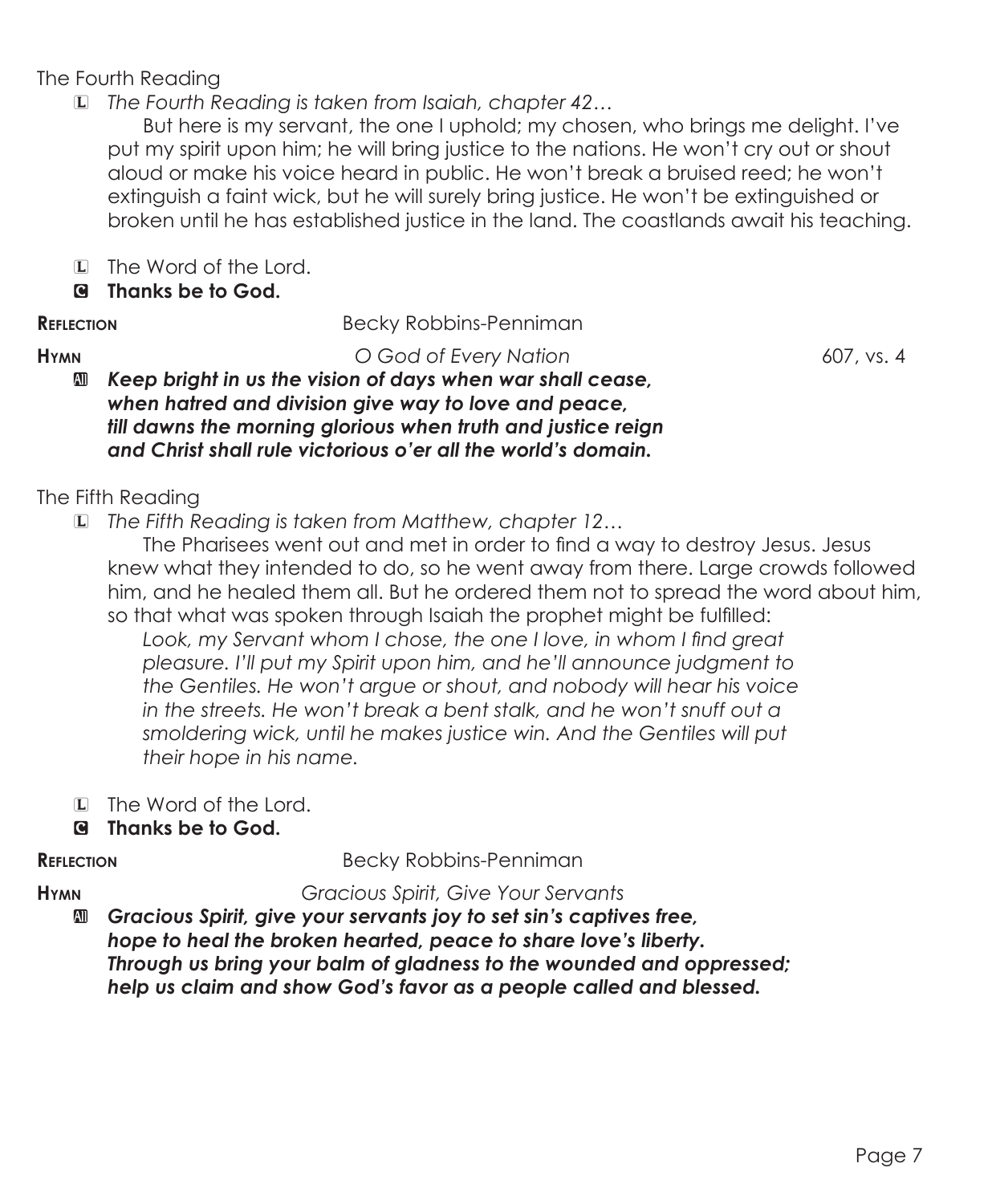The Sixth Reading:

L *The Sixth Reading is taken from Zechariah, chapter 9…*

Rejoice greatly, Daughter Zion. Sing aloud, Daughter Jerusalem. Look, your king will come to you. He is righteous and victorious. He is humble and riding on an ass, on a colt, the offspring of a donkey.

He will cut off the chariot from Ephraim and the warhorse from Jerusalem. The bow used in battle will be cut off; he will speak peace to the nations. His rule will stretch from sea to sea, and from the river to the ends of the earth. Moreover, by the blood of your covenant, I will release your prisoners from the waterless pit.

Return to the stronghold, prisoners of hope. Moreover, declare today that I will return double to you.

- L The Word of the Lord.
- C **Thanks be to God.**

**REFLECTION** Becky Robbins-Penniman

**Metrical Psalm:** 8 [Tune: *O, For a Thousand Tongues*]

 $\Box$  O Lord our God, in all the earth your great Name is extolled; *Your majesty is far beyond what heaven itself can hold.*

*You have ordained that children's lips should praise your Name today, That all your enemies and foes should have no more to say.*

*[Please stand.]*

**Acclamation** *Open Your Ears*

*Open your ears, O faithful people, open your ears and hear God's word. Open your hearts, O royal priesthood, God has come to you.* 

Refrain [*sing twice*]: *God has spoken to his people, bless his holy Name! And his words are words of wisdom, burning like a flame.*

*They who have ears to hear the message, they who have ears, then let them hear.* **They who would learn the way of wisdom, let them hear God's word.** Refrain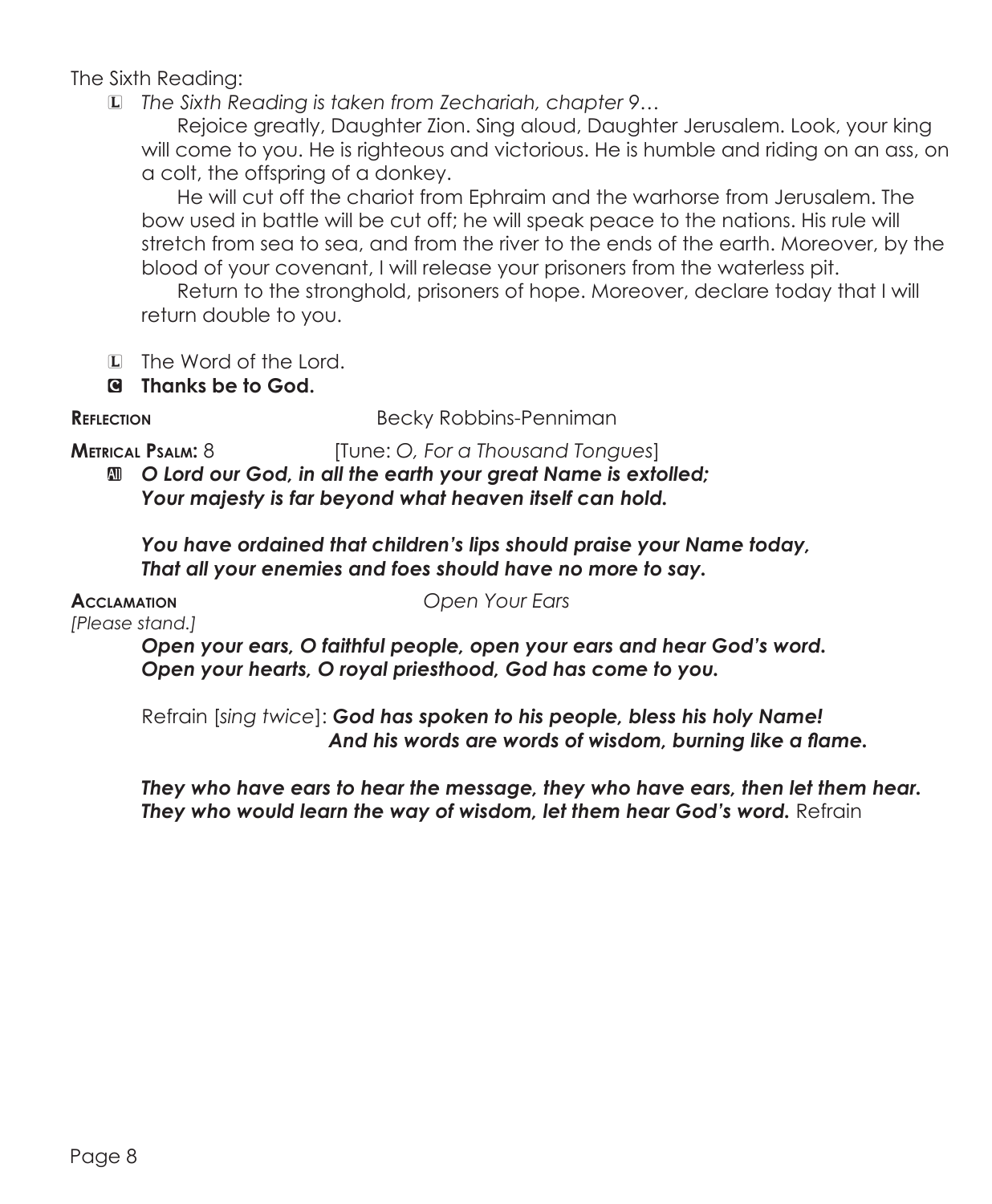The Gospel:

- D The Holy Gospel of our Lord Jesus Christ according to Luke.
- C **Glory to you, Lord Christ.**
- D As Jesus came to Bethphage and Bethany on the Mount of Olives, he gave two disciples a task. He said, "Go into the village over there. When you enter it, you will find tied up there a colt that no one has ever ridden. Untie it and bring it here. If anyone asks, 'Why are you untying it?' just say, 'Its master needs it.'" Those who had been sent found it exactly as he had said.

 As they were untying the colt, its owners said to them, "Why are you untying the colt?"

They replied, "Its master needs it." They brought it to Jesus, threw their clothes on the colt, and lifted Jesus onto it. As Jesus rode along, they spread their clothes on the road.

 As Jesus approached the road leading down from the Mount of Olives, the whole throng of his disciples began rejoicing. They praised God with a loud voice because of all the mighty things they had seen. They said,

"Blessings on the king who comes in the name of the Lord.

Peace in heaven and glory in the highest heavens."

Some of the Pharisees from the crowd said to Jesus, "Teacher, scold your disciples! Tell them to stop!"

He answered, "I tell you, if they were silent, the stones would shout."

- D The Gospel of the Lord.
- C **Praise to you, Lord Christ.**

**REFLECTION** Becky Robbins-Penniman

*[Please be seated.]*

**Hymn** *Prepare the Royal Highway*

a *Prepare the royal highway; the King of kings is near! Let ev'ry hill and valley a level road appear! Then greet the king of glory, foretold in sacred story:*

Refrain *Hosanna to the Lord, for he fulfills God's word!*

*God's people, see him coming: your own eternal king! Palm branches strew before him! Spread garments! Shout and sing! God's promise will not fail you! No more shall doubt assail you!* Refrain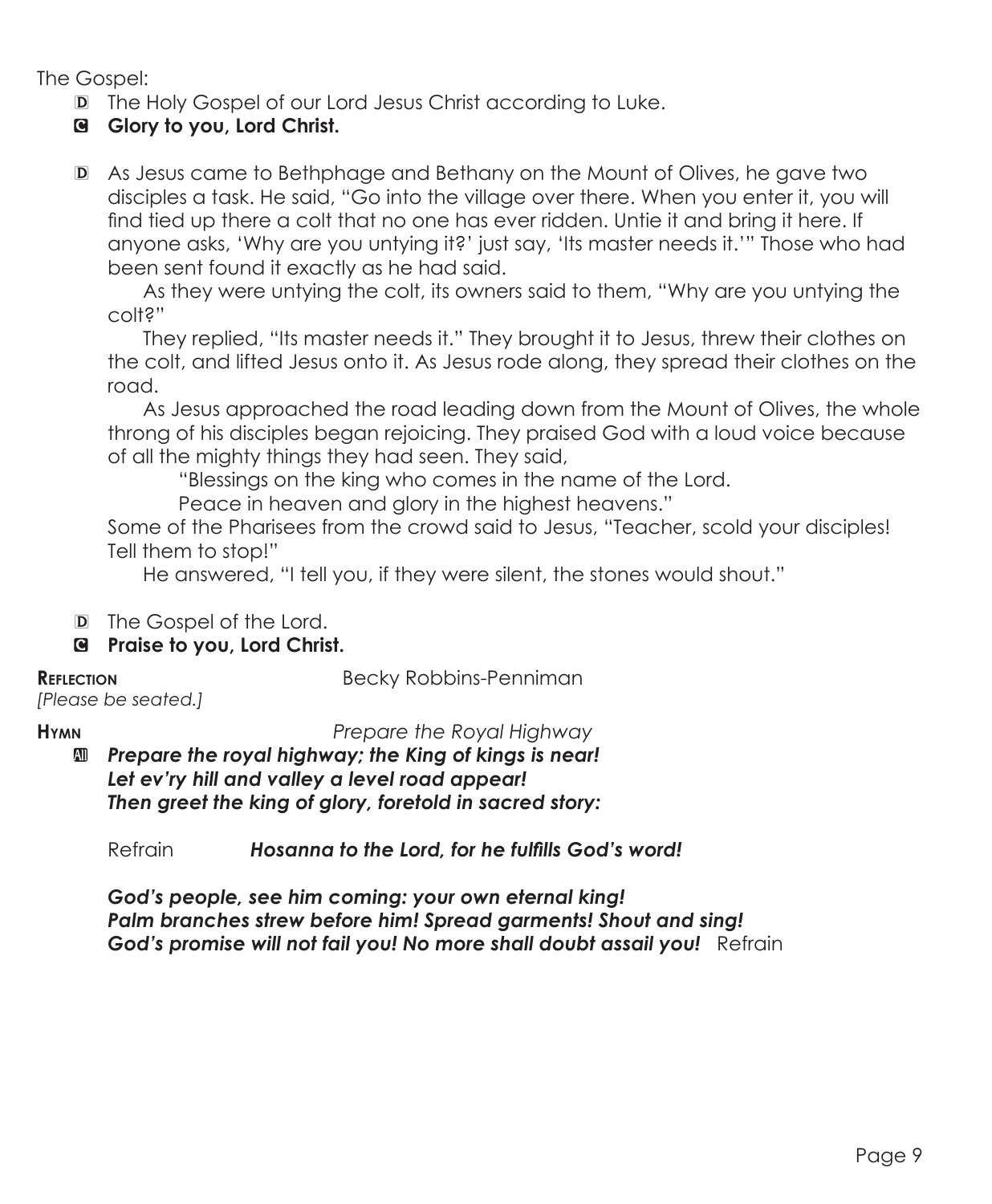**The Nicene Creed**

a **We believe in one God, the Father, the Almighty, maker of heaven and earth, of all that is, seen and unseen.**

 **We believe in one Lord, Jesus Christ, the only Son of God, eternally begotten of the Father, God from God, Light from Light, true God from true God, begotten, not made, of one Being with the Father. Through him all things were made. For us and for our salvation he came down from heaven: by the power of the Holy Spirit he became incarnate from the Virgin Mary, and was made man. For our sake he was crucified under Pontius Pilate; he suffered death and was buried. On the third day he rose again in accordance with the Scriptures; he ascended into heaven and is seated at the right hand of the Father. He will come again in glory to judge the living and the dead, and his kingdom will have no end.**

 **We believe in the Holy Spirit, the Lord, the giver of life, who proceeds from the Father and the Son. With the Father and the Son he is worshiped and glorified. He has spoken through the Prophets. We believe in one holy catholic and apostolic Church. We acknowledge one baptism for the forgiveness of sins. We look for the resurrection of the dead, and the life of the world to come. Amen.**

### **Prayers of the People**

*[Please stand, kneel, or sit, as you choose.]*

- D Let us pray for the Church and for the world.
- L We pray for all who call you Lord. Renew our spirits that we may worship you joyfully, give our hearts wholly to you in prayer, and gently commend to others the faith that is in us. We pray for all who are in need and who suffer [especially… *read names from notebook*]. Give us ears to hear those who cry out to you.
- C **Renew us so that we are courageous agents of justice and compassion, and share our resources generously.**
- L We pray for the leaders around the world. Help them to respect all by considering others as equal to themselves, by thinking charitably towards all neighbors near and far, and by seeking to understand and appreciate those who differ from them.
- C **Renew us so that we love and serve others as Christ loves and serves us.**
- L We pray for all who are responsible for the mission and ministry of the church, lay and ordained.
- C **Renew us so that we are humble, patient and act with integrity, using the values and promises of the Reign of God as the foundation of every decision, action or abstention.**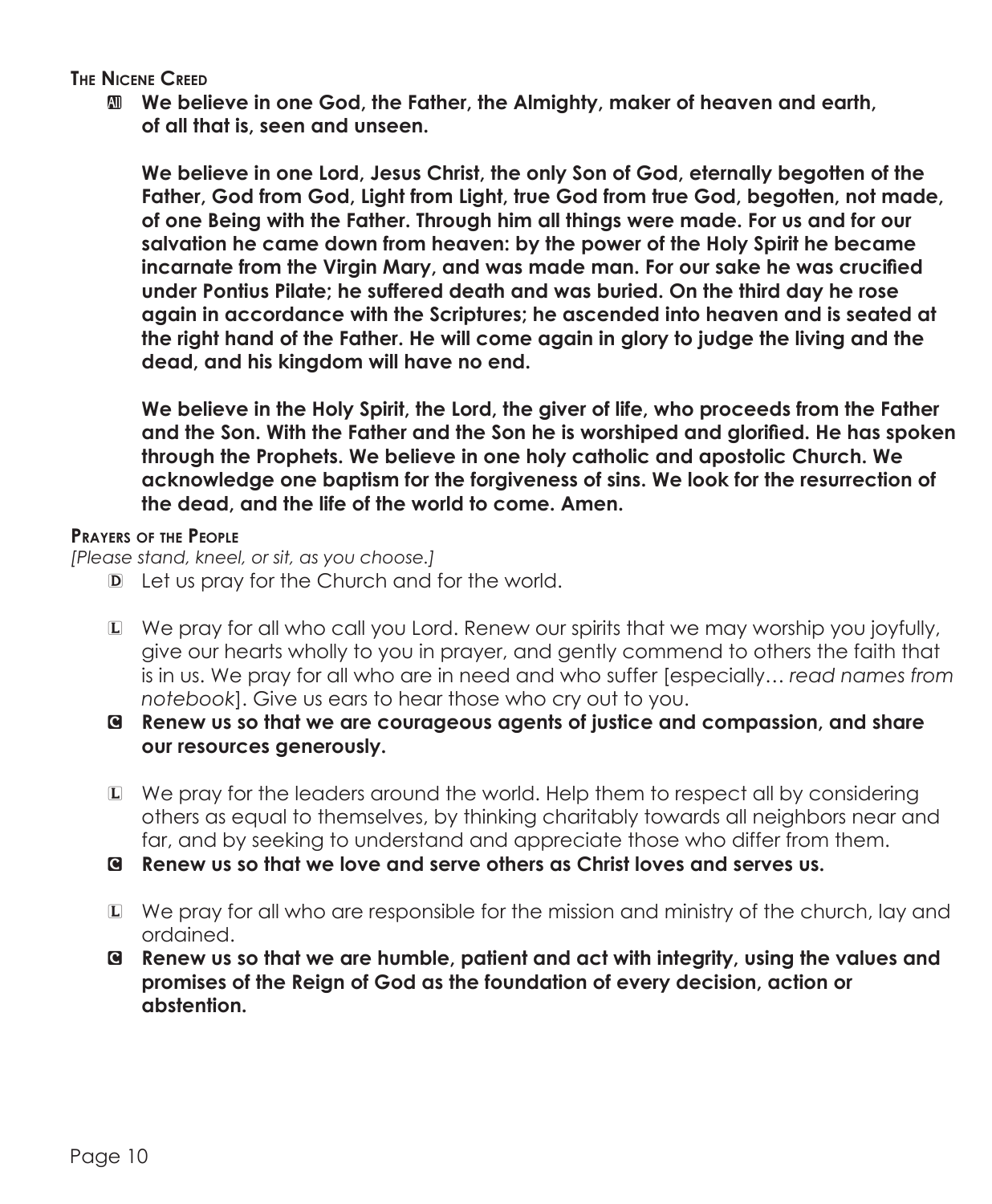- L We pray for a sense of awe for all you have created and entrusted to us, including our own bodies, your creation, and the lives of others. We give you thanks for the blessings of this life [*read items from notebook*]. You open your hand and fill the earth with good things.
- C **Renew us so that we cherish the gifts you have given us, conserving and healing your creation for the sake of those who come after us.**
- L We pray for those whose life on this earth has ended, [especially… *read names from notebook.*] Let light perpetual shine upon them.
- C **Renew us so that we follow the good examples of your saints, who teach us to enjoy worldly goods and comforts in moderation, and to be honest in our daily life and work.**
- L Let your grace restore us, good Lord, and let your Spirit inspire us.
- C **Renew us and accomplish in us the work of your salvation, that we may show forth your glory in the world. Amen.**

# **Confession & Absolution**

*[Please stand or kneel.]*

- D Let us confess our sins against God and our neighbor. [*Silence is kept.*] Have mercy upon us,…
- **M** most merciful Father; in your compassion forgive us our sins, known and unknown, **things done and left undone; and so uphold us by your Spirit that we may live and serve you in newness of life, to the honor and glory of your Name; through Jesus Christ our Lord. Amen.**
- P Almighty God have mercy on you, forgive you all your sins through our Lord Jesus Christ, strengthen you in all goodness, and by the power of the Holy Spirit keep you in eternal life.
- C **Amen.**

## **Prayers and Blessings**

*[Please be seated.]*

# **The Greeting of Peace**

*[Please stand.]*

- P We meet in Christ's name.
- C **Let us share his peace.** [*All may greet one another in the name of the Lord.*]

# **The Holy Communion**

# **Offertory Sentence**

D Walk in love, as Christ loved us and gave himself for us, an offering and sacrifice to God. Bring your tithes, gifts and offering with gladness.

**Offertory** *Hosanna! Blessed Is He Who comes* C. Dedekind

*[Please be seated.]*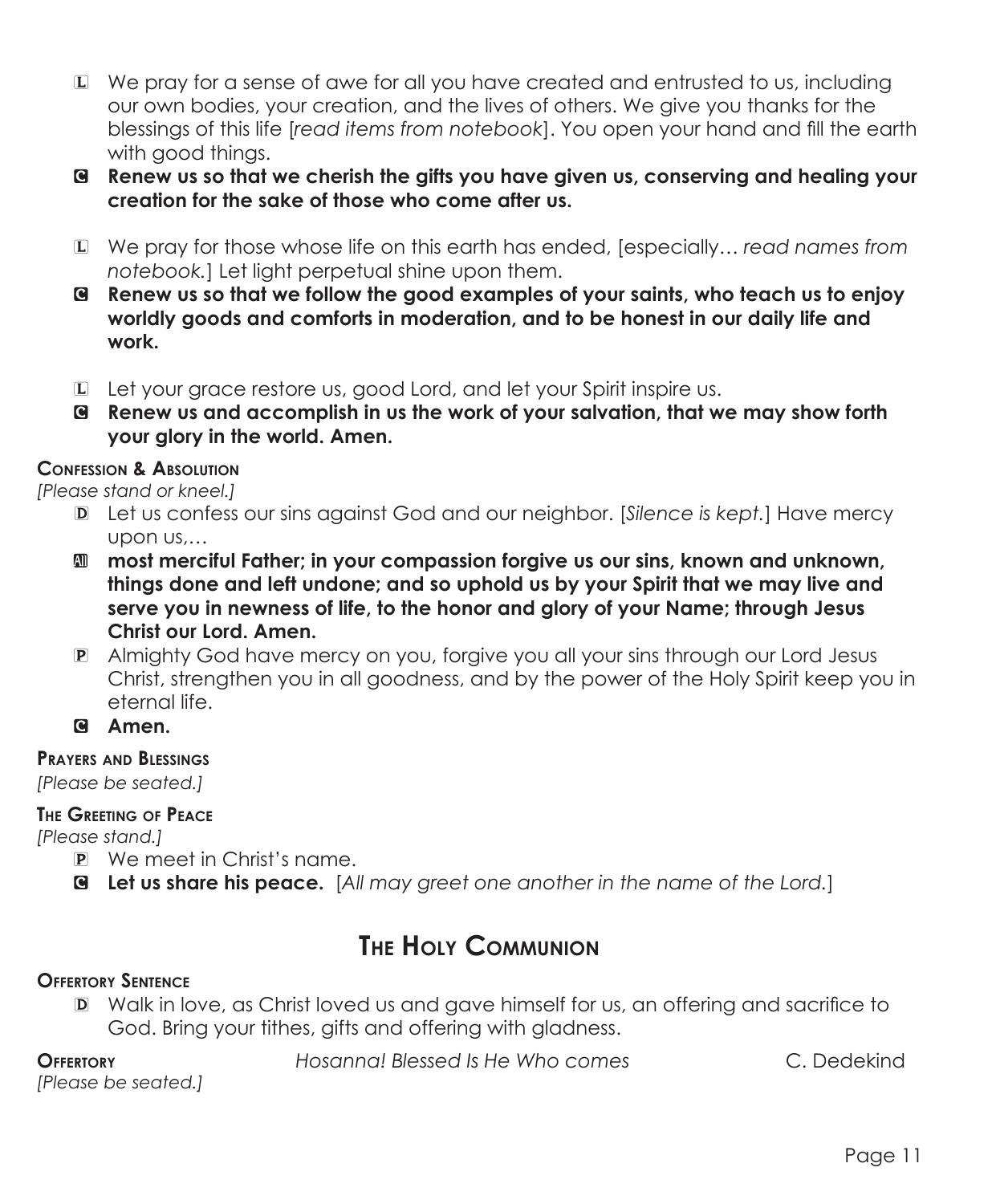#### **Presentation**

*[Please stand when the offering plates are given to the Deacon.]*

D Blessed are you, O God, maker of all, including these gifts representing our selves, our time, and our possessions. Grant that we may use what has been gathered here to be a blessing to your world.

**Presentation Hymn** *We Give Thee but Thine Own*

a *We give thee but thine own, whate'er the gift may be; all that we have is thine alone, a trust, O Lord, from thee.*

### *The captive to release, to God the lost to bring, to teach the way of life and peace—it is a Christ-like thing.*

**The Great Thanksgiving:** Prayer A [Book of Common Prayer]

- P The Lord be with you.
- C **And also with you**.
- P Lift up your hearts.
- C **We lift them to the Lord**.
- P Let us give thanks to the Lord our God.
- C **It is right to give God thanks and praise.**
- P It is right, and a good and joyful thing, always and everywhere to give thanks to you, Father Almighty, Creator of heaven and earth. You bid your faithful people cleanse their hearts, and prepare with joy for the Paschal feast; that, fervent in prayer and in works of mercy, and renewed by your Word and Sacrament, they may come to the fullness of grace which you have prepared for those who love you. Therefore we praise you, joining our voices with Angels and Archangels and with all the company of heaven, who for ever sing this hymn to proclaim the glory of your Name:

**SANCTUS SANCTUS** *Holy, Holy, Holy, Holy Holy, Holy State <b>S130* C *Holy, holy, holy Lord, God of power and might, Holy, holy, holy Lord, God of power and might, heaven and earth are full, full of your glory. Hosanna in the highest. Hosanna in the highest. Blessed is he who comes in the name of the Lord. Hosanna in the highest. Hosanna in the highest.*

*[Please stand or kneel, as you choose]*

P Holy and gracious Father: In your infinite love you made us for yourself; and, when we had fallen into sin and become subject to evil and death, you, in your mercy, sent Jesus Christ, your only and eternal Son, to share our human nature, to live and die as one of us, to reconcile us to you, the God and Father of all.

 He stretched out his arms upon the cross, and offered himself, in obedience to your will, a perfect sacrifice for the whole world.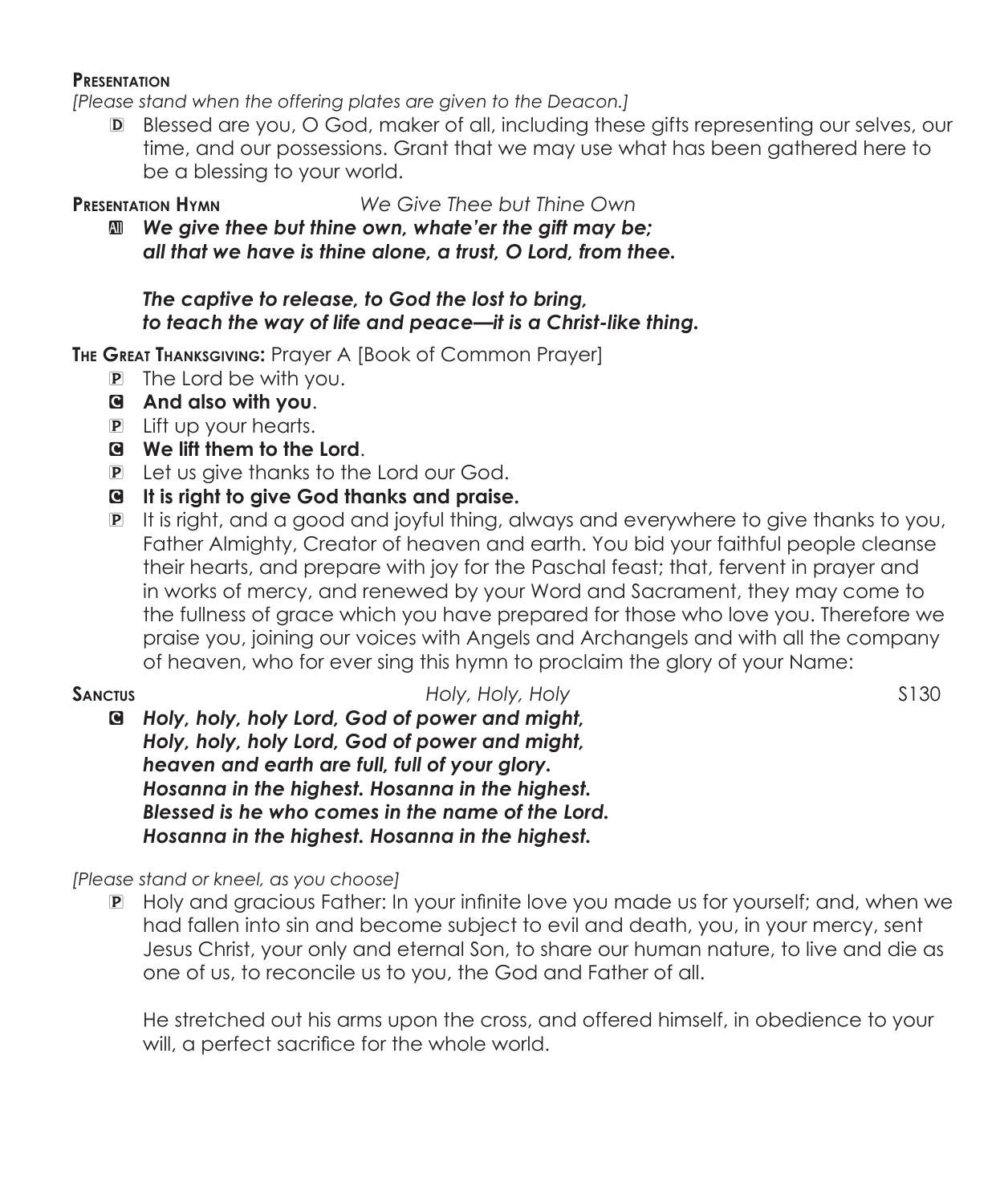P On the night he was handed over to suffering and death, our Lord Jesus Christ took bread; and when he had given thanks to you, he broke it, and gave it to his disciples, and said, "Take, eat: This is my Body, which is given for you. Do this for the remembrance of me."

After supper he took the cup of wine; and when he had given thanks, he gave it to them, and said, "Drink this, all of you: This is my Blood of the new covenant, which is shed for you and for many for the forgiveness of sins. Whenever you drink it, do this for the remembrance of me."

Therefore we proclaim the mystery of faith:

- C **Christ has died. Christ is risen. Christ will come again.**
- a **We celebrate the memorial of our redemption, O Father, in this sacrifice of praise and thanksgiving. Recalling his death, resurrection, and ascension, we offer you these gifts. Sanctify them by your Holy Spirit to be for your people the Body and Blood of your Son, the holy food and drink of new and unending life in him.**

 **Sanctify us also that we may faithfully receive this holy Sacrament, and serve you in unity, constancy, and peace; and at the last day bring us with all your saints into the joy of your eternal kingdom.** 

- P All this we ask through your Son Jesus Christ. By him, and with him, and in him, in the unity of the Holy Spirit all honor and glory is yours, Almighty Father, now and for ever.
- G AMEN.

## **The Lord's Prayer**

- P And now as our Savior Christ has taught us, we are bold to say:
- a **Our Father, who art in heaven, hallowed be thy Name, thy kingdom come, thy will be done, on earth as it is in heaven. Give us this day our daily bread. And forgive us our trespasses, as we forgive those who trespass against us. And lead us not into temptation, but deliver us from evil. For thine is the kingdom, and the power, and the glory, for ever and ever. Amen.**

## **The Breaking of the Bread**

- P Christ our Passover is sacrificed for us;
- C **Therefore let us keep the feast.**

**Fraction Anthem** *Jesus, Lamb of God* S164

*Jesus, Lamb of God: have mercy on us. Jesus, bearer of our sins: have mercy on us. Jesus, redeemer, redeemer of the world: give us your peace, give us your peace.*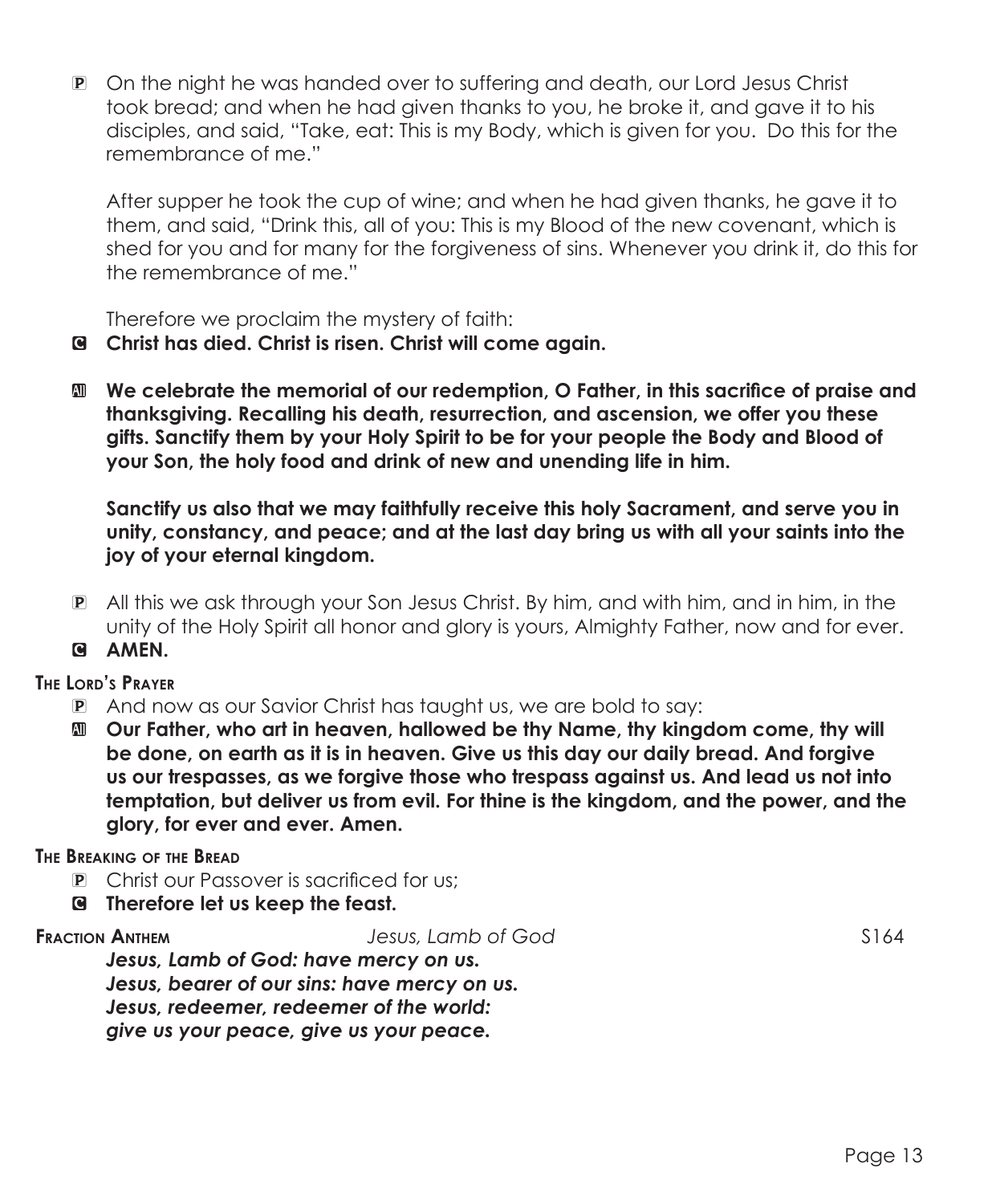P The Gifts of God for the People of God. Take them in remembrance that Christ died for you, and feed on him in your hearts by faith, with thanksgiving.

*[You may be seated. All are welcome at the Lord's Table. Please follow the directions of the usher, who*  will let you know when it's your turn to go to the altar rail. You may stand or kneel. To receive, hold *your hands in front of you, one palm over the other. The priest will place a wafer there. You may either consume it immediately, and then sip from the cup of wine when it comes to you, or, you may wait and dip the wafer into the wine. When you are finished, please return to your seat by the side aisle.]*

**Our Prayer Team will be in the south narthex (at the back of the church) during Holy Communion to pray with you for healing, guidance, a loved one, or anything else on your heart.** 

## **Communion Music**

*[Please remain seated.]*



## **Prayer After Communion**

*[Please stand or kneel, as you choose.]*

- P Let us pray…
- C **Almighty and everliving God, we thank you for feeding us with the spiritual food of the most precious Body and Blood of your Son our Savior Jesus Christ; and for assuring us in these holy mysteries that we are living members of the Body of your Son, and heirs of your eternal kingdom. And now, Father, send us out to do the work you have given us to do, to love and serve you as faithful witnesses of Christ our Lord. To him, to you, and to the Holy Spirit, be honor and glory, now and for ever. Amen.**

## **The Blessing**

*[Please stand.]*

- P God give you open ears that the Word may revive you; an open mind that the Spirit may refresh you, and an open heart that Love may renew you, and the blessing of God, the Father, the Son and the Holy Spirit, be with you and remain with you always.
- C **Amen.**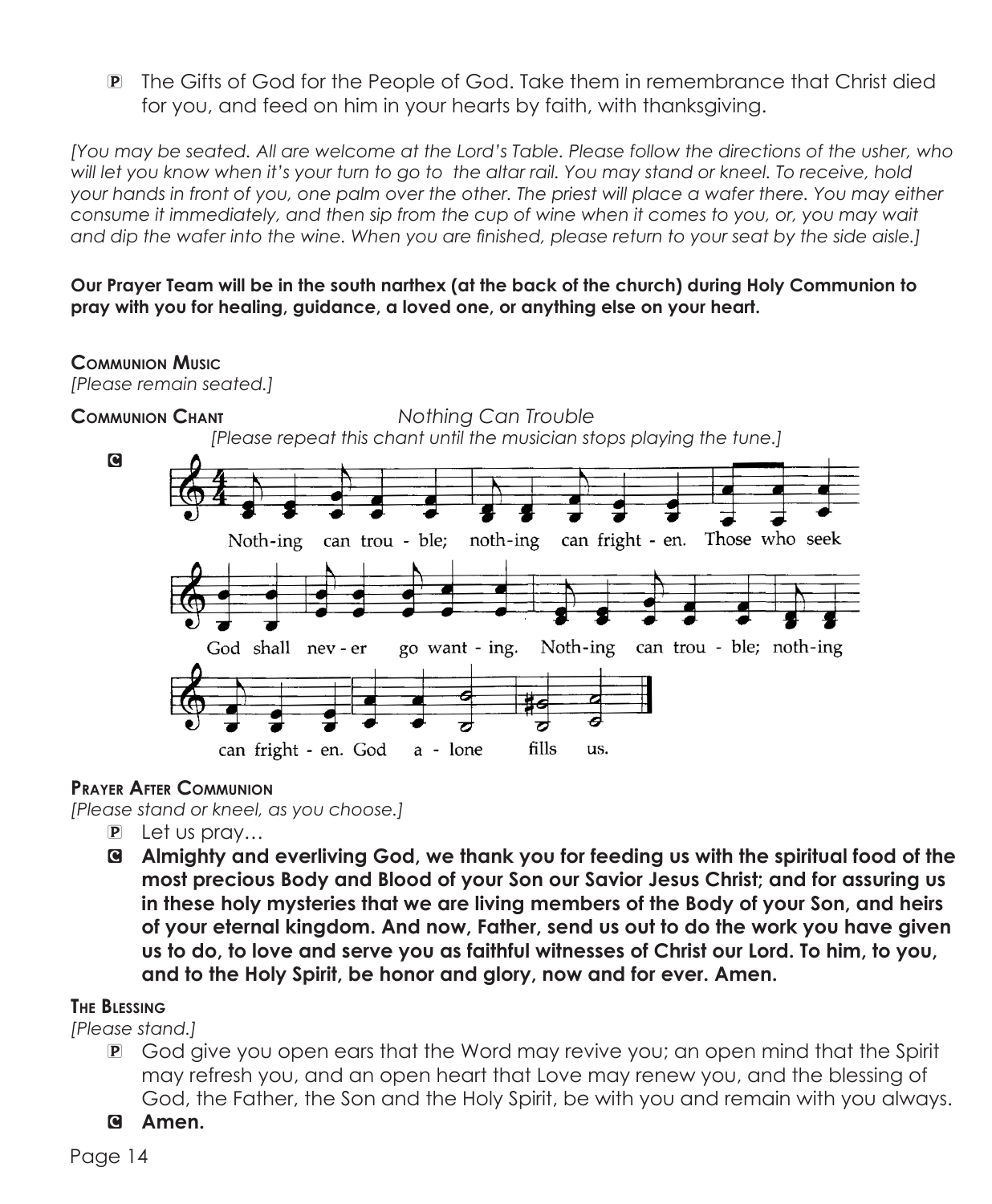*When Jesus left his Father's throne, he chose an humble birth; like us, unhonored and unknown, he came to dwell on earth. Like him may we be found below, in wisdom's path of peace; like him in grace and knowledge grow as years and strength increase.*

*When Jesus into Zion rode, the children sang around; for joy they plucked the palms and strowed their garments on the ground. Hosanna our glad voices raise, hosanna to our King ! Should we forget our Savior's praise, the stones themselves would sing.*

**The Dismissal**

D Go in peace to love and serve the Lord.

C **Thanks be to God!**

**PostLube** Piper: Emma Brandmaier